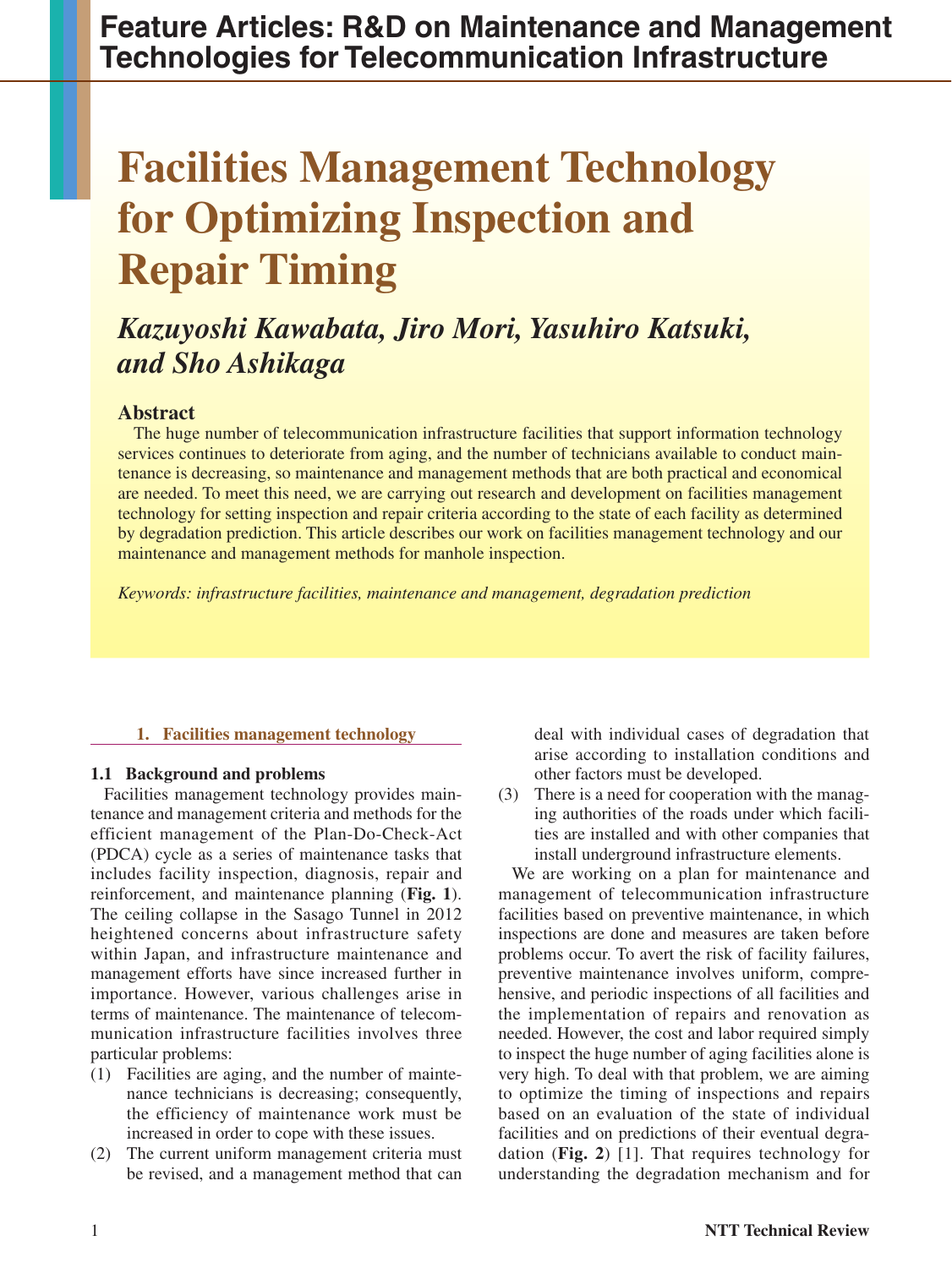





Fig. 2. Target for future maintenance plan.

prediction of degradation, and technology for evaluating degradation and residual strength.

#### **1.2 Features of telecommunication infrastructure facilities**

Manholes and tunnels are constructed of steel-reinforced concrete. Past research on the degradation mechanism of concrete structures and research on maintenance and management methods has mainly focused on roads and railway structures, and much knowledge has been obtained. Compared to roads and railway structures, telecommunication infrastructure facilities are small, individual structures that all have roughly the same specifications. Because the facilities are buried underground, the environmental conditions are more limited than those of outdoor structures. Also, the number of facilities is huge. For

these reasons, it is important to identify methods that are particularly suited to telecommunication facilities as we review research on road and railway structures.

Manholes are currently the facilities that are most numerous and that require a substantial amount of inspection work. We are working on a maintenance and management method that takes the features of manholes into account.

#### **1.3 Cooperation with other infrastructure enterprises**

In addition to referring to past research on roads and railway structures, our research and development (R&D) on maintenance and management methods includes exchanging ideas on inspection work with other infrastructure management authorities and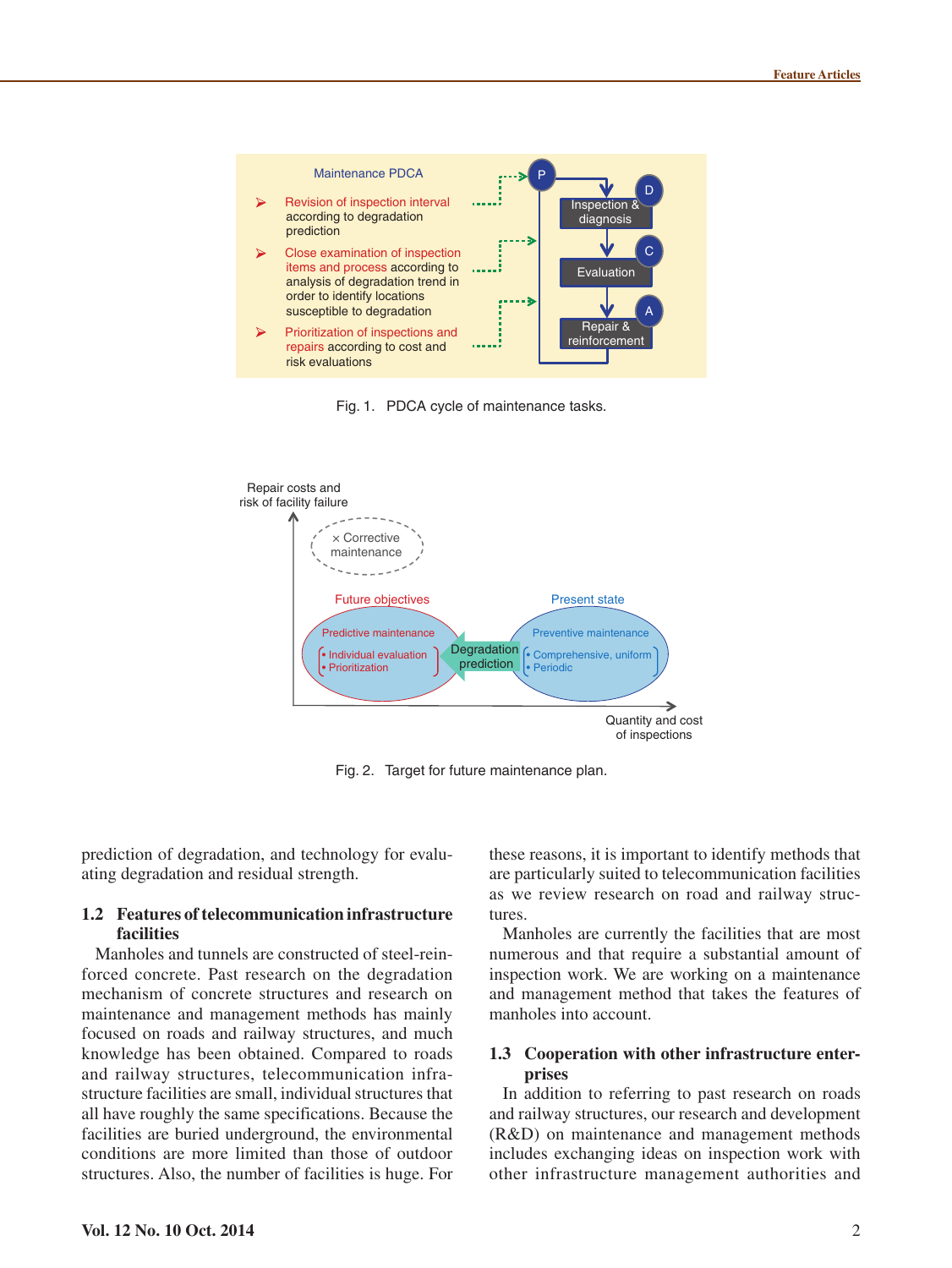

Fig. 3. Manhole maintenance process.

enterprises. As part of that, we are participating in the Research Initiative for Advanced Infrastructure with ICT (information and communication technology) offered by the University of Tokyo Interfaculty Initiative in Information Studies [2]. In addition to conferring with infrastructure enterprises such as the East Japan Railway Company, Tokyo Metro Co., Ltd., and the Metropolitan Expressway Company Limited as well as with university scholars, we are engaging in discussions on the sharing and analysis of problems related to infrastructure management and the proposal of improvement and operation methods. The research initiative involves analyzing some of the inspection data obtained using the manhole inspection prioritization technology. Also, NEXCO East Japan (East Nippon Expressway Company Limited) and the Tokyo Electric Power Company, Incorporated (TEPCO) will join the initiative in 2014. TEPCO also manages manholes and other facilities of the same types managed by NTT, so we expect even more fruitful activities.

#### **2. Manhole maintenance and management methods**

NTT has about 680,000 manholes throughout Japan, and about 80% of them are at least 30 years old. Some are beginning to show deterioration from aging, which will continue in the future, so early discovery of degraded facilities and appropriate maintenance are required. Currently, manhole inspection is done area by area at a uniform inspection interval for all facilities. However, manhole degradation does not occur consistently with the age of the facility, but varies with the installation environment and structure. Our objective for the future is to apply practical inspection timing in which the progression of degradation is predicted for each manhole and inspections are performed with priority given to facilities that have a high probability of degradation, while the inspection interval is extended for other facilities (**Fig. 3**).

#### **2.1 Manhole inspection prioritization technology**

We used FEM (finite element method) analysis<sup>\*</sup> to clarify the relation between outside forces that act on the facilities and the installation environment, and cracking that occurs inside manholes. We used the results to analyze existing inspection data in order to identify the inspection items and installation conditions on which an inspection judgment of *degraded* is based. The result is that we were able to determine which facilities have a high degradation probability [3].

FEM analysis: The method of analysis in which a continuum that has infinite degrees of freedom is approximated by using a region that contains some specified finite number of unknown quantities or a finite set of elements to solve an engineering problem.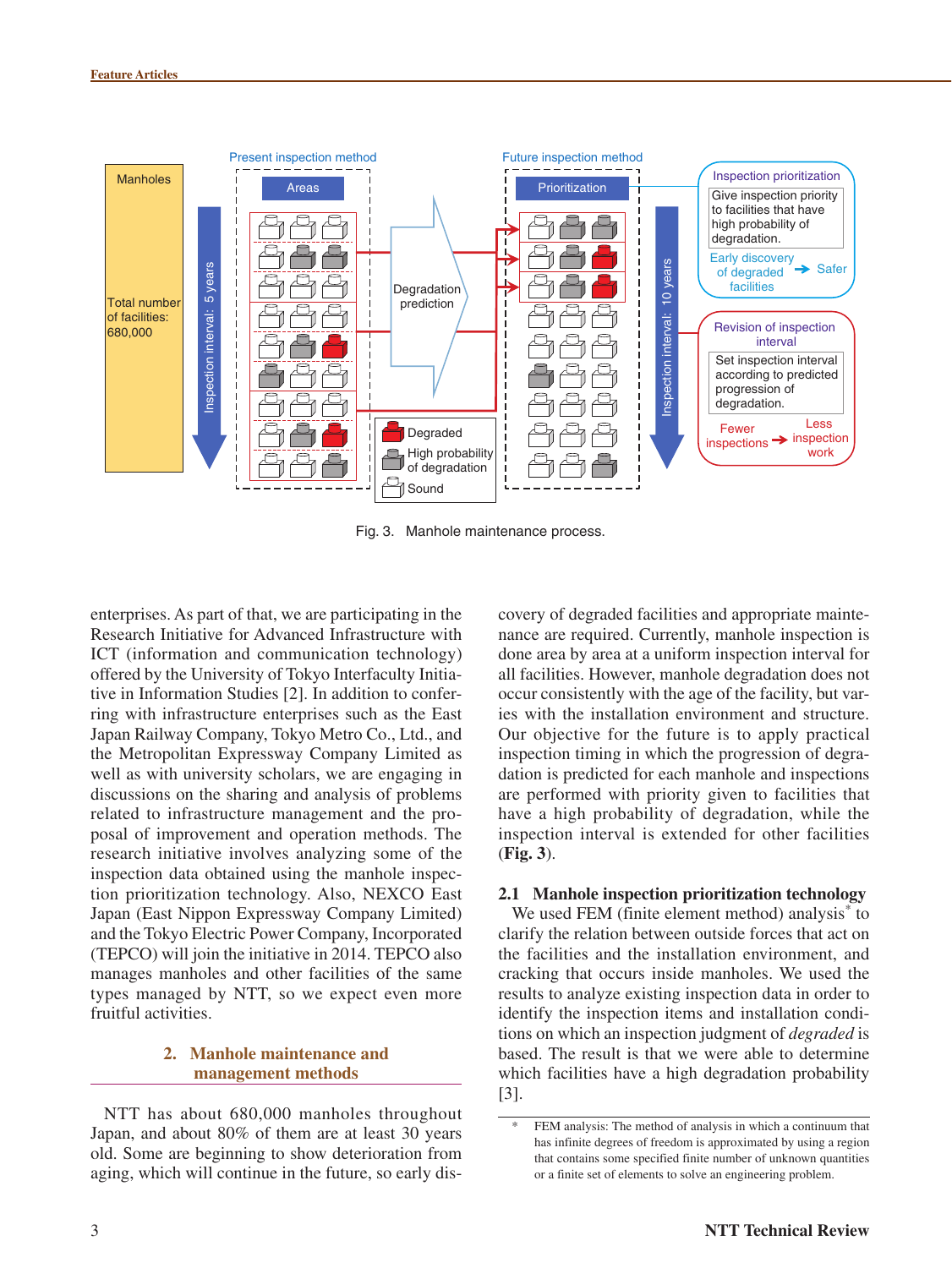

Fig. 4. Assignment of priority.

First, facilities are sorted according to whether or not they are in installation environments where the effect of external forces may cause cracking. The data are then analyzed in order to classify the facilities according to the probability of degradation. Manholes that are subjected to large external forces and have a high probability of degradation can then be given priority in inspection (**Fig. 4**).

We analyzed about 20,000 inspection data values and assigned priorities for the 7600 manholes to be inspected in the future. In 2013, about 2700 inspections were done, largely in order of priority. The degraded facility discovery rates (number degraded/ number inspected) were 9.5% for all of the inspection data collected so far, 14.2% for the prioritized facilities, and 13.3% for the actual inspection results. In the actual inspections, too, the discovery rate was higher than previously obtained by a factor of from 1.4 to 1.5, close to what was expected.

The former area-based inspection scheme allowed efficient setting of inspection routes. Inspection sites selected according to priority, however, might be scattered over a wide area, making inspection work

inefficient. In practice, however, manholes that have relatively high repair priorities tend to be clustered together, so there was no actual decrease in efficiency due to inspection routing.

The results described above confirm both the practicality of this method for actual inspection work and the effectiveness of early discovery of degraded facilities.

#### **2.2 Revision of manhole inspection interval**

Currently, the manhole inspection interval is about five years, but it is desirable to set the interval so that it matches the progression of manhole degradation. We therefore proposed a method of setting the manhole inspection interval based on the level of rebar corrosion risk determined according to an understanding of the manhole degradation process obtained by observing the progression of rebar corrosion within the concrete.

The process of degradation by rebar corrosion in ordinary steel-reinforced concrete structures is illustrated in **Fig. 5**. There are four levels of risk: *latent*, which is prior to the beginning of rebar corrosion;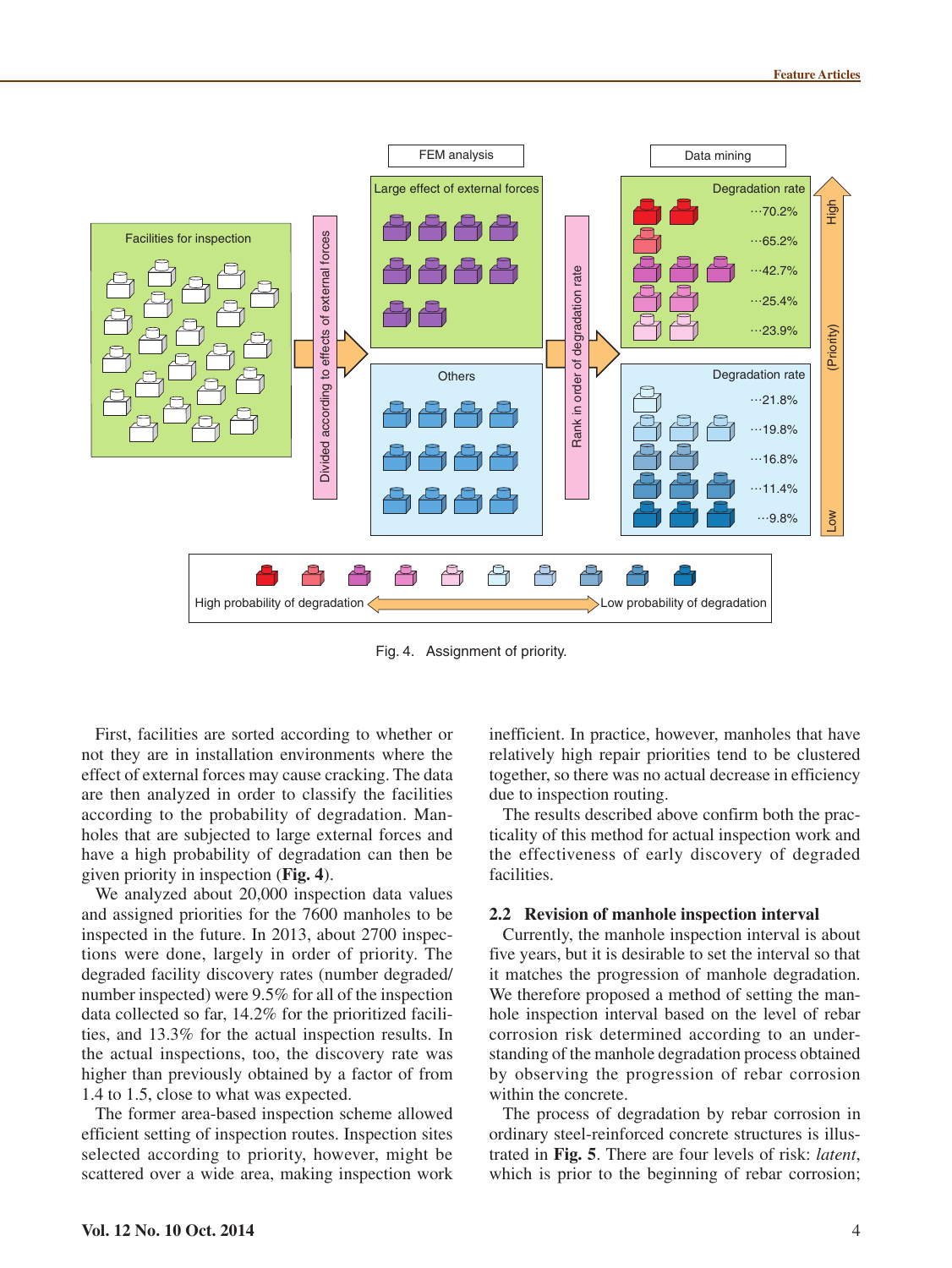

Fig. 5. Process of degradation in reinforced concrete.

*progressing*, in which rebar corrosion has begun but no degradation is apparent on the surface of the concrete; *accelerating*, after cracking has appeared; and *degradation*, where concrete has actually separated or fallen off, and protection of the rebar is compromised. Point A is where degradation can be confirmed visually, point B is the rebar corrosion state that determines the risk level, and T (years) is the time for the transition of rebar corrosion from point A to point B. To detect point A by inspection before point B is reached, the inspection interval must be set to T years or less. That is to say, if the state at the time of the inspection is before point A, point B will not be reached after T years with no measures taken at the time of the next inspection. If degradation of point A or later is confirmed at the time of the periodic inspection, the arrival at point B at the time of the next inspection T years later can be prevented by undertaking some repairs or other measures.

Data from past studies and the results of further onsite investigations show that if point A is taken as the point of rebar exposure and point B as the criteria for required repair of cut-and-cover tunnels, the transition time from point A to point B (T) with a rebar corrosion rate of 15% is about 10 years. Because 'exposed rebar' is a phenomenon that can be confirmed visually, the inspection can be done without a great change in the conventional inspection work flow. These results suggest that the current inspection interval of five years can be extended in order to increase the economy of inspections. (The results for

this finding were obtained in June 2014.)

#### **3. Future development**

Our future work on maintenance and management methods for manholes will aim to improve the accuracy of predicting the degradation progression that takes into account the environmental conditions of individual manholes. We also plan to investigate the extension of these methods to tunnels and other facilities. Although the studies of maintenance and management methods have assumed periodic visual inspections as currently done, future R&D on facilities management technology will build on trends in inspection technology in which other techniques are applied.

#### **References**

[1] F. Sugino, "R&D Trends in Communications Infrastructure to Achieve Safe and Secure Access Networks," NTT Technical Review, Vol. 11, No. 6, 2013. [https://www.ntt-review.jp/archive/ntttechnical.php?contents=ntr2013](https://www.ntt-review.jp/archive/ntttechnical.php?contents=ntr201306fa2.html)

06fa2.html

[2] Website of the Research Initiative for Advanced Infrastructure with ICT,

<http://advanced-infra.org/english.html>

[3] K. Kawabata, J. Mori, H. Masakura, R. Yamakado, S. Ashikaga, and Y. Katsuki, "Inspection Prioritizing Technique for Early Discovery of Defective Facilities–Manhole Facility Inspection Prioritization," NTT Technical Review, Vol. 12, No. 6, 2014.

[https://www.ntt-review.jp/archive/ntttechnical.php?contents=ntr2014](https://www.ntt-review.jp/archive/ntttechnical.php?contents=ntr201406ra1.html) 06ra1.html